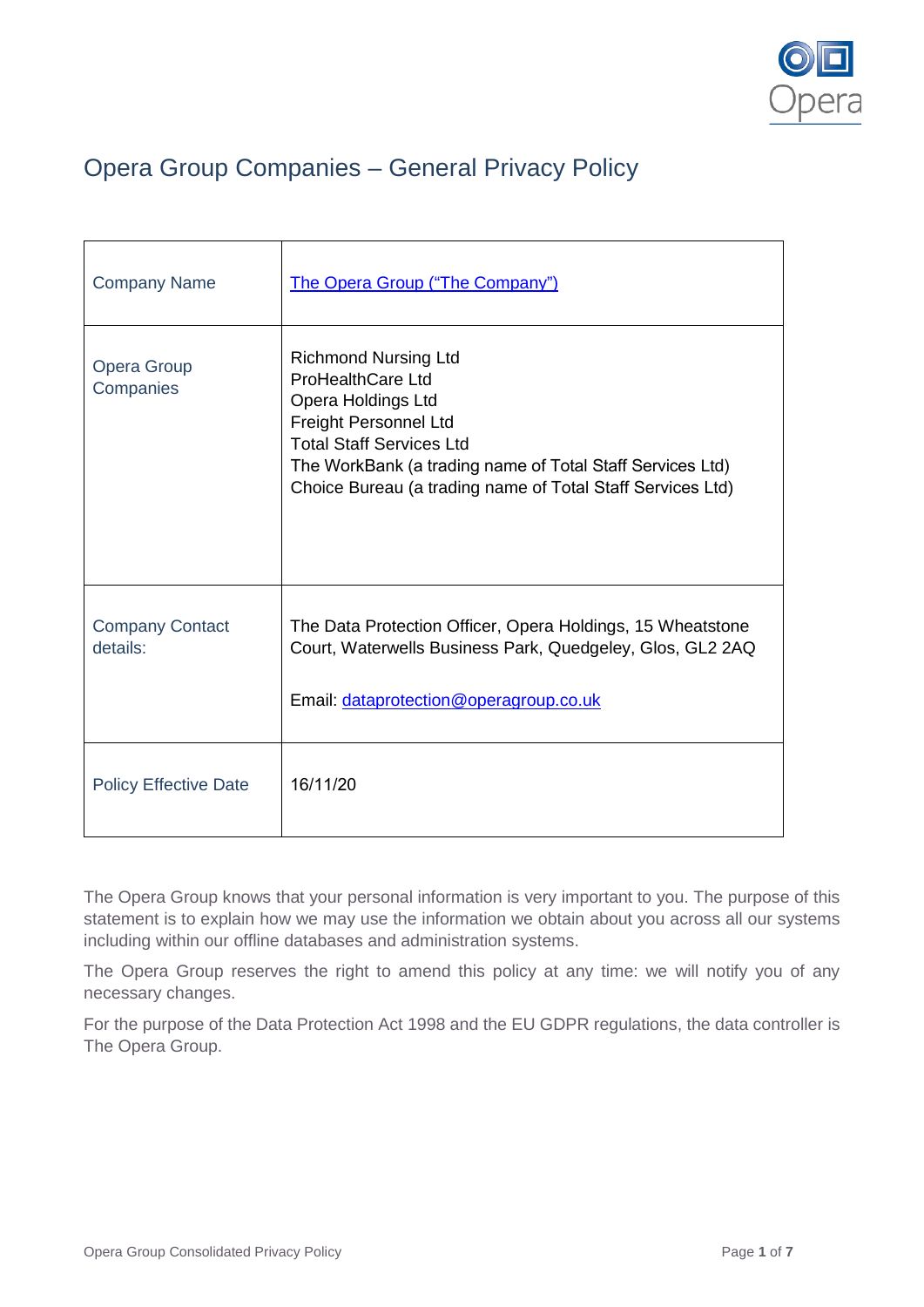## **Contents**

| $\bullet$                                                                                     |  |
|-----------------------------------------------------------------------------------------------|--|
| $\bullet$                                                                                     |  |
| $\bullet$                                                                                     |  |
| $\bullet$                                                                                     |  |
| $\bullet$                                                                                     |  |
| The right to object to processing of personal data based on public or legitimate interest;  6 |  |
| $\bullet$                                                                                     |  |
| $\bullet$                                                                                     |  |
|                                                                                               |  |
|                                                                                               |  |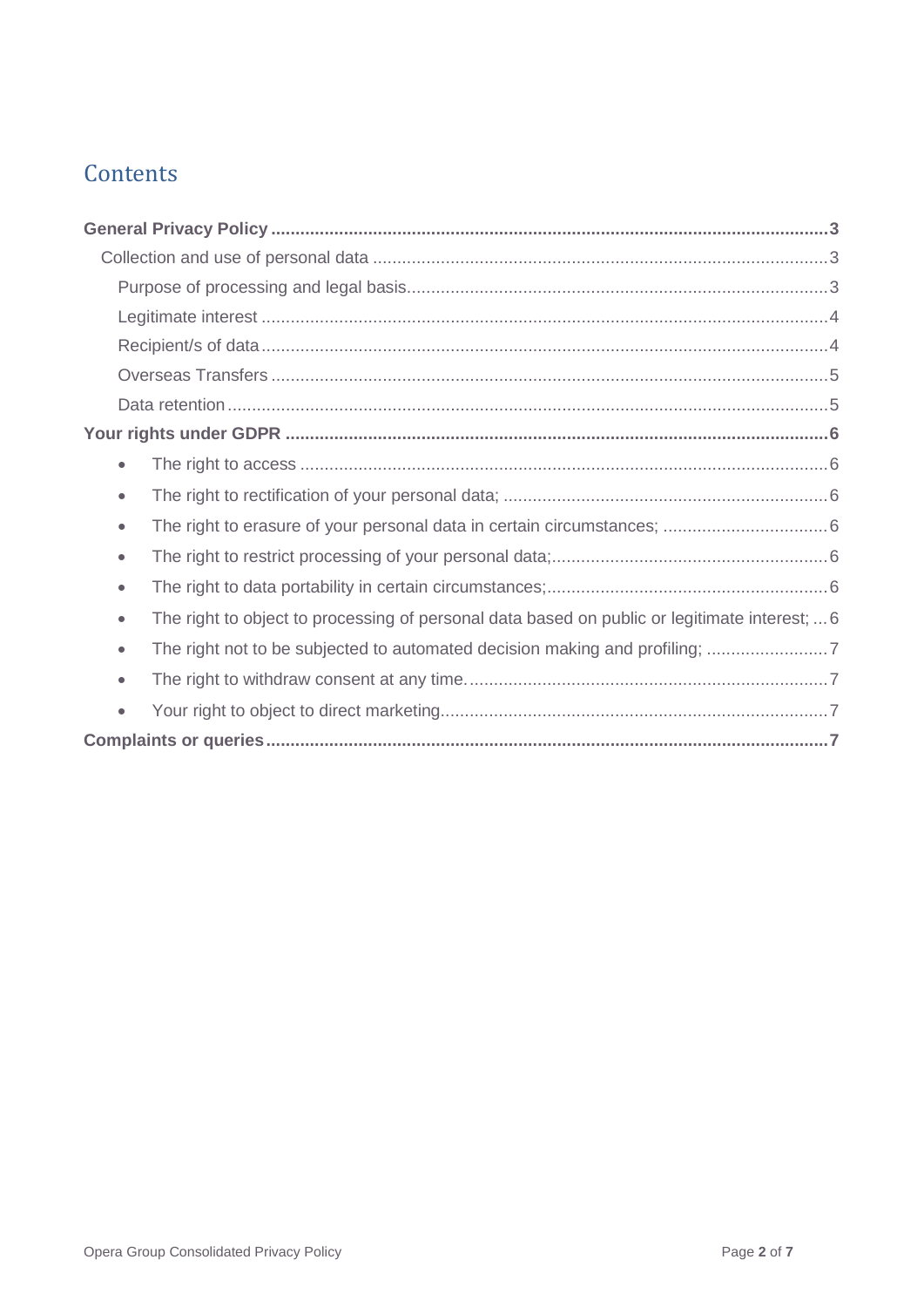# <span id="page-2-0"></span>General Privacy Policy

This policy (together with our terms of use and any other documents referred to on it) sets out the basis on which any personal data we collect from you, or that you provide to us, will be processed by us. Please read the following carefully to understand our views and practices regarding your personal data and how we will treat it.

The Opera Group and its member companies provide work-finding services to its clients and workseekers. The Company must process personal data (including sensitive personal data) so that it can provide these services – in doing so, the Company acts as a data controller.

You may give your personal details to the Company directly, such as on an application or registration form or via our websites, or we may collect them from another source such as a jobs board or when talking with you on the telephone. The Company must have a legal basis for processing your personal data. For the purposes of providing you with work-finding services and/or information relating to roles relevant to you, we will only use your personal data in accordance with the terms of the following statement.

### <span id="page-2-1"></span>Collection and use of personal data

#### <span id="page-2-2"></span>Purpose of processing and legal basis

The Company will collect your personal data (which may include sensitive personal data) and will process your personal data for the purposes of providing you with work-finding services. The legal bases we rely upon to offer these services to you are:

- Legitimate interest
- Consent
- **Legal obligation**
- Contractual obligation

We collect and use your personal data for legitimate human resources, work-finding, business management, payroll processing and accounting reasons including:

- identifying and evaluating candidates for potential employment, as well as for future roles that may become available;
- recordkeeping in relation to recruiting and hiring;
- ensuring compliance with statutory and legal requirements, including the provision of tax and payroll information to HMRC as well as diversity and inclusion requirements and practices;
- conducting criminal history checks as permitted by applicable law;
- protecting our legal rights to the extent authorized or permitted by law; or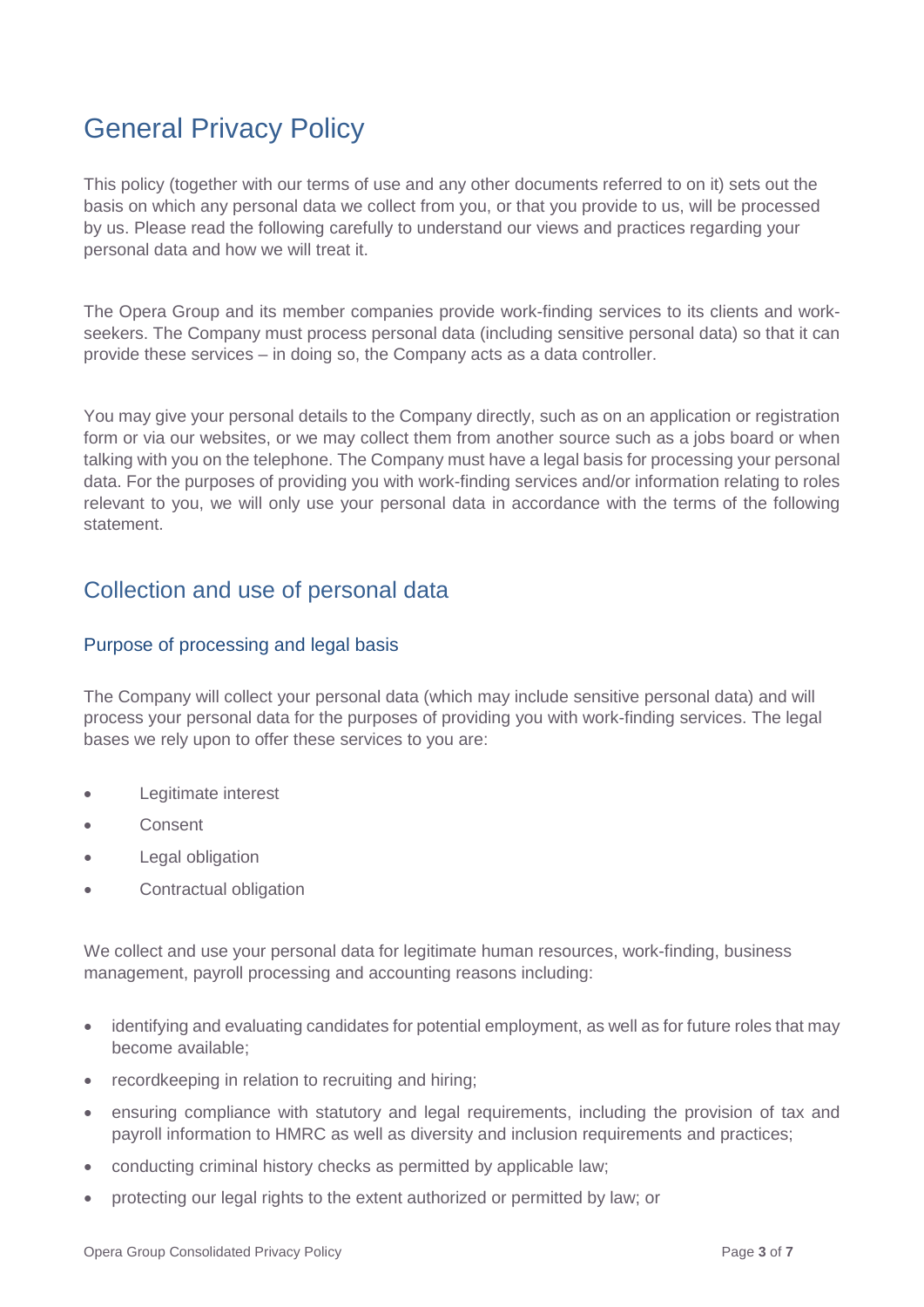• emergency situations where the health or safety of one or more individuals may be endangered.

We process your personal data for the purposes described above: when we have your consent to do so; when necessary to enter into an employment contract with you; when necessary for us to comply with a legal obligation; or when necessary for the purposes of our legitimate interests as an employer and supplier of employment services.

#### <span id="page-3-0"></span>Legitimate interest

Where the Company has relied on a legitimate interest to process your personal data our legitimate interests are as follows:

- in pursuit of the Company's legitimate business interest in the supply of Agency Workers to third party companies seeking employment services.
- in pursuit of the Company's legitimate business interest in the introduction of work-seekers to third party companies seeking contract or permanent staff.

#### <span id="page-3-1"></span>Recipient/s of data

The Company will process your personal data and/or sensitive personal data with the following recipients:

#### • **To Our Group Companies**

We may disclose your personal data to any member of our group of companies (this means our subsidiaries, our ultimate holding company and all its subsidiaries) insofar as reasonably necessary for the purposes set out in this notice.

#### • **Our insurers/professional advisers**

We may disclose your personal data to our insurers and/or professional advisers insofar as reasonably necessary for the purposes of obtaining and maintaining insurance coverage, managing risks, obtaining professional advice and managing legal disputes.

#### • **Our clients/potential employers/partner agencies**

We may disclose your personal data and account data to our clients, potential employers, and our partner agencies insofar as reasonably necessary in relation to potential job vacancies, and in the process of representing you to employers who may have an appropriate vacancy for you and administering any job placement.

• **Providing your personal data to any third party**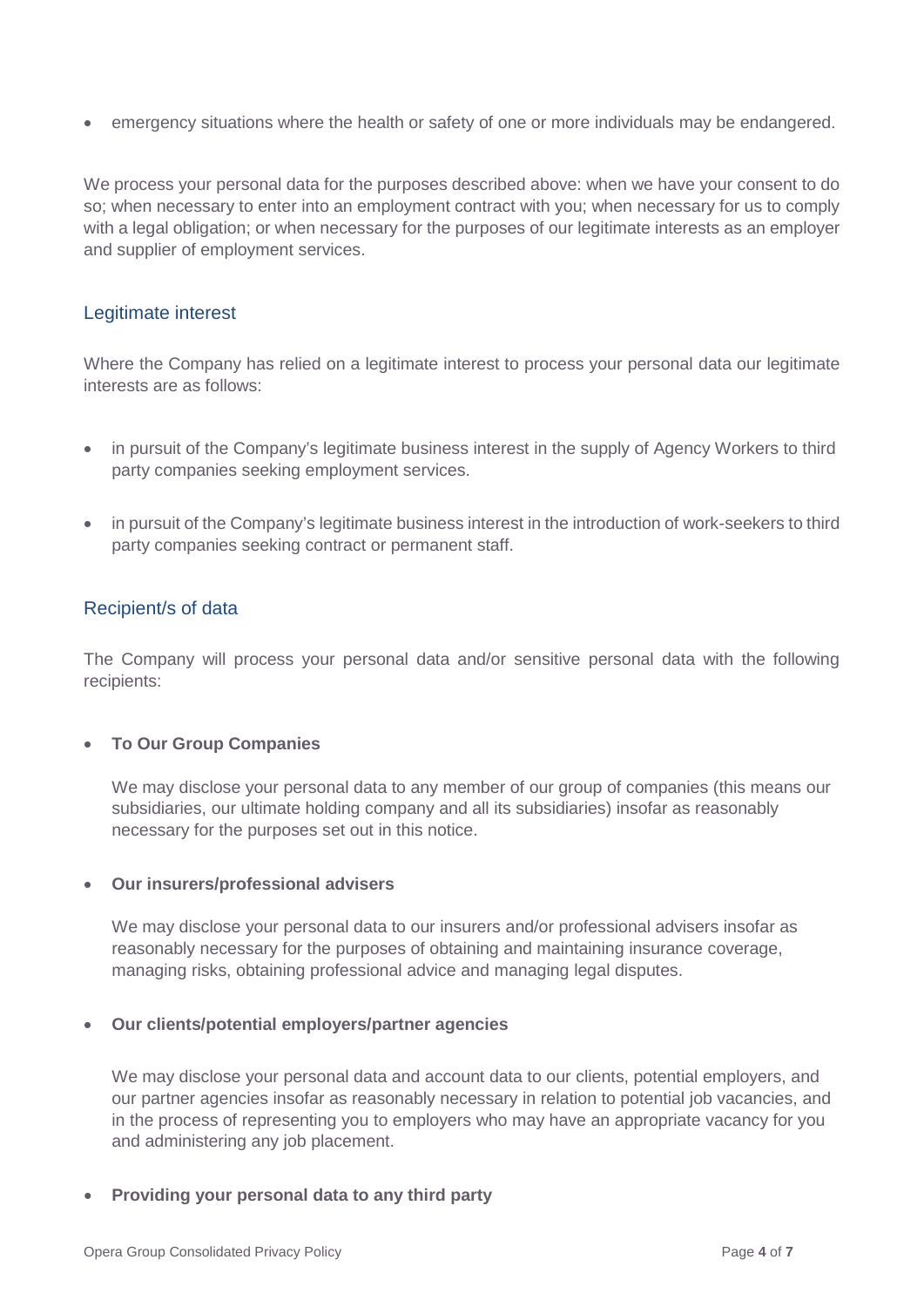Where we share your personal data with any third party, we will ensure this processing is protected by appropriate safeguards including a suitable data processing agreement with that third party.

#### • **To comply with legal obligations**

In addition to the specific disclosures of personal data detailed above, we may also disclose your personal data where such disclosure is necessary for compliance with a legal obligation, or in order to protect your vital interests or the vital interests of another individual.

#### • **Statutory/contractual requirement**

Your personal data is not required as part of a statutory and/or contractual requirement, and/or a requirement necessary to enter into a contract.

#### <span id="page-4-0"></span>Overseas Transfers

The Company may transfer only the information you provide to us to countries outside the European Economic Area ('EEA') for the purposes of providing you with work-finding services. We will take steps to ensure adequate protections are in place to ensure the security of your information. The EEA comprises the EU member states plus Norway, Iceland and Liechtenstein.

#### <span id="page-4-1"></span>Data retention

The Company will retain your personal data only for as long as is necessary. Different laws require us to keep different data for different periods of time.

The Conduct of Employment Agencies and Employment Businesses Regulations 2003, require us to keep work-seeker records for at least one year from (a) the date of their creation or (b) after the date on which we last provide you with work-finding services.

We must also keep your payroll records, holiday pay, sick pay and pensions auto-enrolment records for as long as is legally required by HMRC and associated national minimum wage, social security and tax legislation.

We will retain details of your work history for the purposes of providing employment references. We may also need to retain details of your work history and your suitability to work, including compliance and training records, for six years following the date you last worked for us, in order to provide a legal defence against possible claims for breach of contract.

Where the Company has obtained your consent to process your personal data, we will do so in line with our retention policy. Upon expiry of that period the Company will seek further consent from you. Where consent is not granted the Company will cease to process your personal data.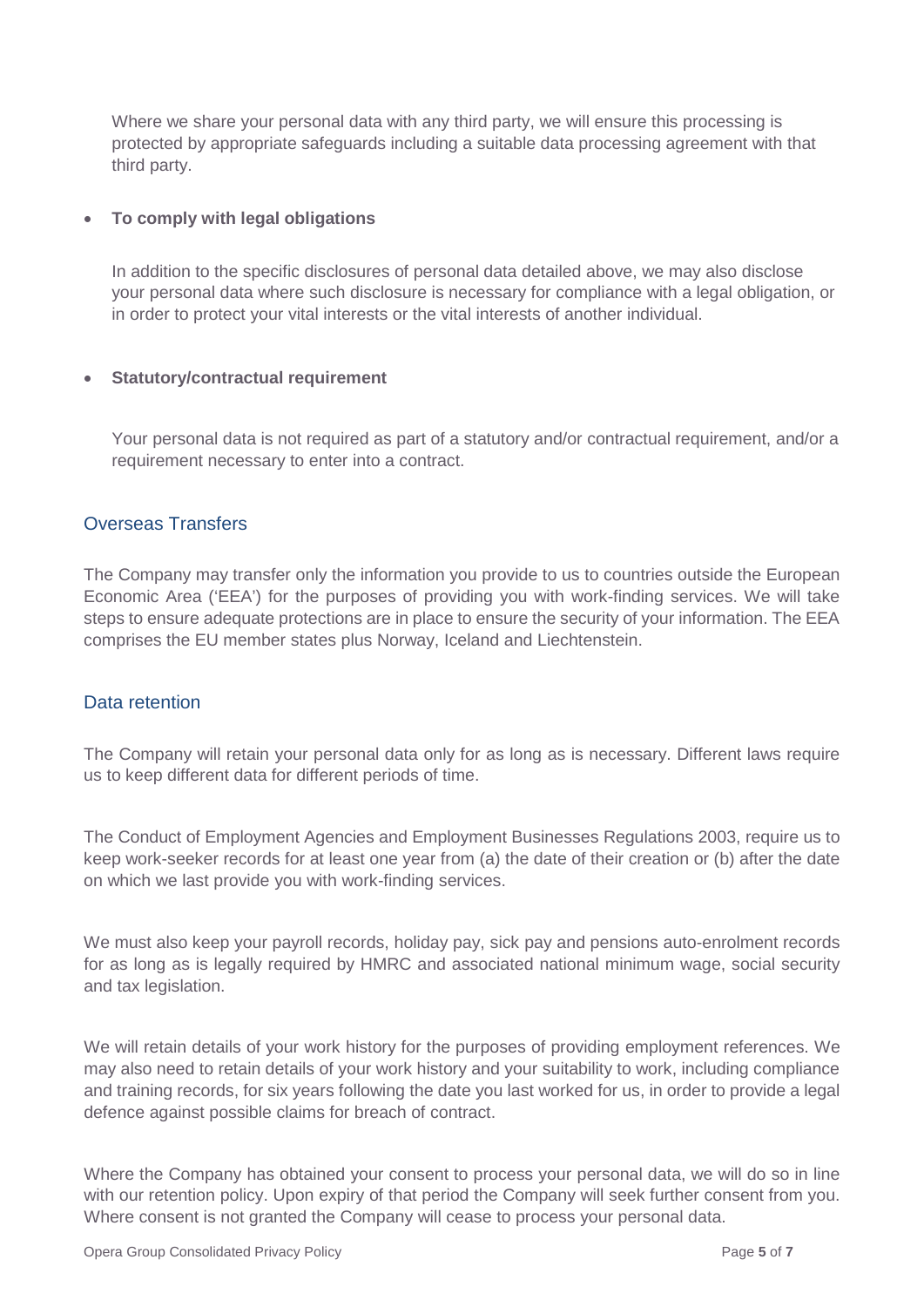# <span id="page-5-0"></span>Your rights under GDPR

Please be aware that you have the following data protection rights:

#### <span id="page-5-1"></span>• The right to access

You may ask us to give you access to any personal information we hold about you; we will provide you with a copy of the personal information we hold provided your request is not found to be excessive or unjustified, in which case a charge may apply; we will also require appropriate evidence of your identity. We may withhold personal information that you request according to legal constraints.

#### <span id="page-5-2"></span>• The right to rectification of your personal data;

You have the right to request that we correct any incomplete or inaccurate data we hold about you.

#### <span id="page-5-3"></span>• The right to erasure of your personal data in certain circumstances;

In certain circumstances you may ask us to delete the personal data that we hold about you. For example:

- it is no longer necessary for us to hold your personal data in relation to the purposes for which it was originally collected or otherwise processed;

- you withdraw your consent to any processing for which you gave us explicit consent;
- the processing is for direct marketing purposes;
- you believe we have processed your personal data unlawfully.

However, there are certain general exclusions to the right to erasure, including where processing is necessary in order to exercising the right of freedom of expression and information or for compliance with a legal obligation or for establishing, exercising or defending legal claims.

#### <span id="page-5-4"></span>• The right to restrict processing of your personal data;

In certain circumstances you have the right for the processing of your personal data to be restricted. This is the case where: you do not think that the personal data we hold about you is accurate; your data is being processed unlawfully, but you do not want your data to be erased; it is no longer necessary for us to hold your personal data for the purposes of our processing, but you still require that personal data in relation to a legal claim; and you have objected to processing, and are waiting for that objection to be verified. Where processing has been restricted for one of these reasons, we may continue to store your personal data. However, we will only process it for other reasons: with your consent; in relation to a legal claim; for the protection of the rights of another natural or legal person; or for reasons of important public interest.

- <span id="page-5-5"></span>• The right to data portability in certain circumstances;
- <span id="page-5-6"></span>• The right to object to processing of personal data based on public or legitimate interest: